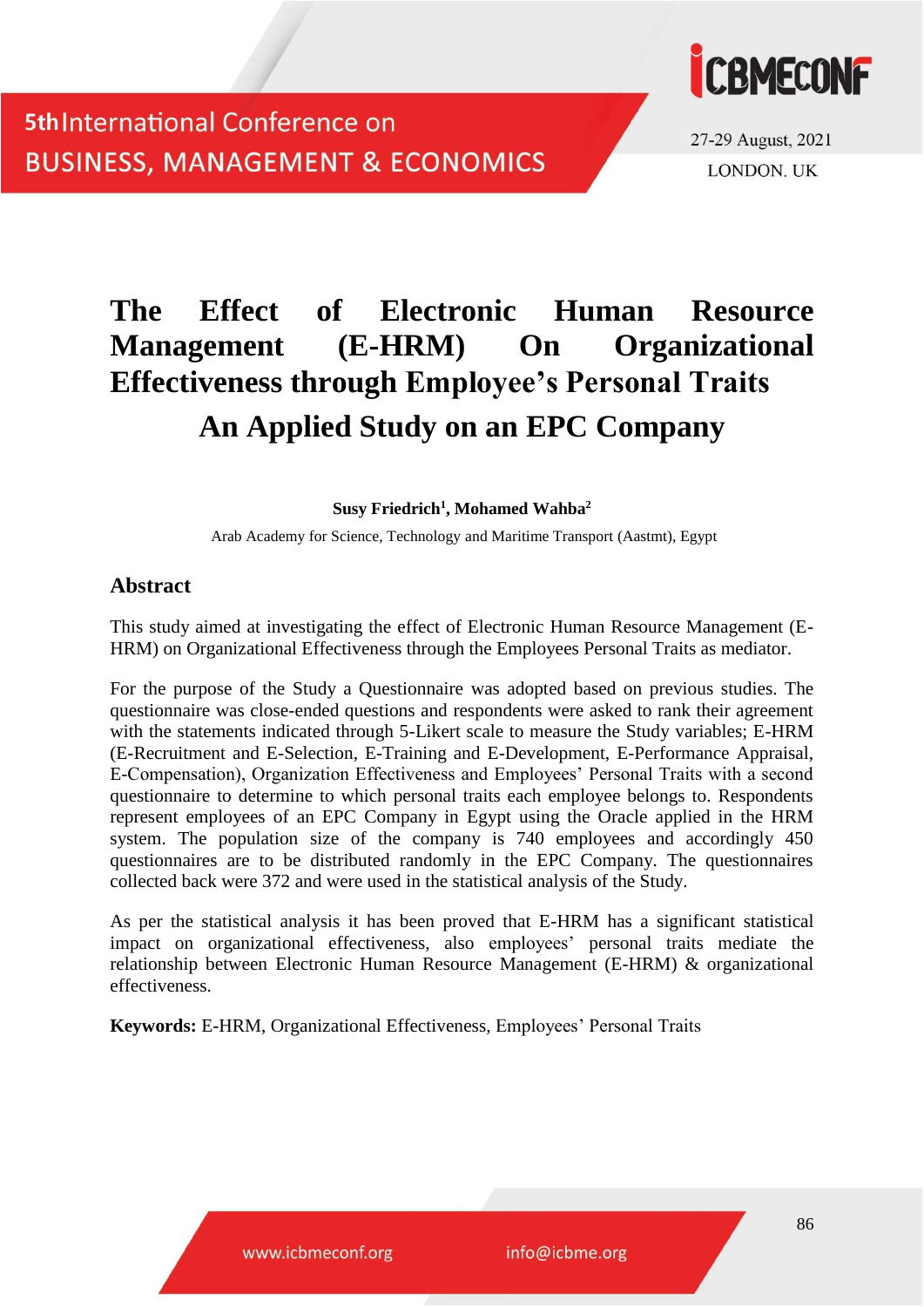

27-29 August, 2021 **LONDON, UK** 

### **1. Introduction**

E-HRM is the mean of reshaping the corporate world, as they create new internet-based technologies with implications for society in general. Though E-HRM explains the process of converting analog and noisy information into electronic information, it is used to explain any adjustments in the organization due to their increasing use of electronic technologies to improve both performance of the company and its scope. Egypt's vision by 2030 is to be positioned as one of the 50 most technological countries. Most big companies have recently used web-based recruiting systems and web-based training programs as well, attempting to implement E-HRM system (Rachinger et al., 2018).

Few researches have been made to examine the impact of E-HRM on the employees' productivity and its effect on the employees perception of organization trust. As E-HRM does not only contribute to the organization but also on the employees' attitude and accordingly the employees' trust in the organization (Iqbal et al, 2019).

New technology becomes a global issue that organizations are exposed to every now and then. Organizations are always supposed to adopt with such new technologies to be able to achieve Organizational Effectiveness. Employees' Personal Traits hasn't been always considered as a critical issue that could have great impact in many organizations now to affect its performance and effectiveness. With the new technology of introducing Oracle in the HR system of EPC company, the organization is supposed to be more effective, meanwhile, employees in the organization seem to resist the new technology and prefer to stay on the old systems (Iqbal et al,2019).

This research problem can also be summarized in the following research question:

"To what extent does Electronic Human Resource Management (E-HRM) influence the Organizational Effectiveness through Employee's Personal Traits?".

The current research conceptual framework is illustrated in figure3.1, where research variables are Electronic Human Resource Management (Independent variable) Organizational Effectiveness (Dependent variable DV), and Employee's Personal Traits (Mediator).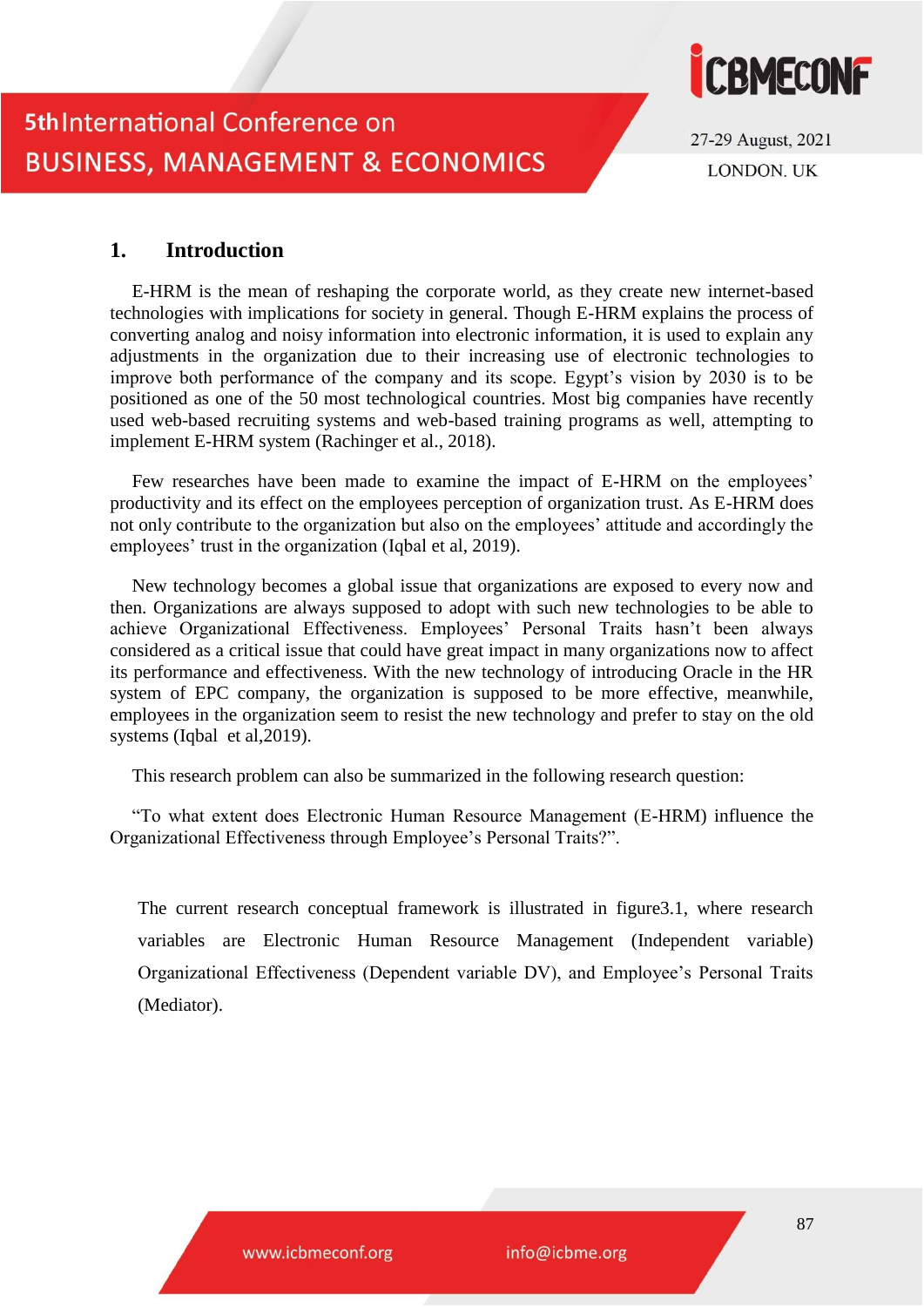



27-29 August, 2021 LONDON. UK



### **Figure 1-** *1***: Research Framework (Developed by researcher based on previous studies)**

Accordingly, the study hypotheses could be stated as follows:

### **H1: E-HRM practices have a positive significant statistical effect on Organizational Effectiveness (OE).**

**H1.a:** E-Staffing has a positive significant statistical effect Organizational Effectiveness.

**H1b** E-Training & Development and Organizational has a positive significant statistical effect on organizational Effectiveness.

**H1.c:** E-Performance Appraisal has a positive significant statistical effect on organizational effectiveness.

www.icbmeconf.org

info@icbme.org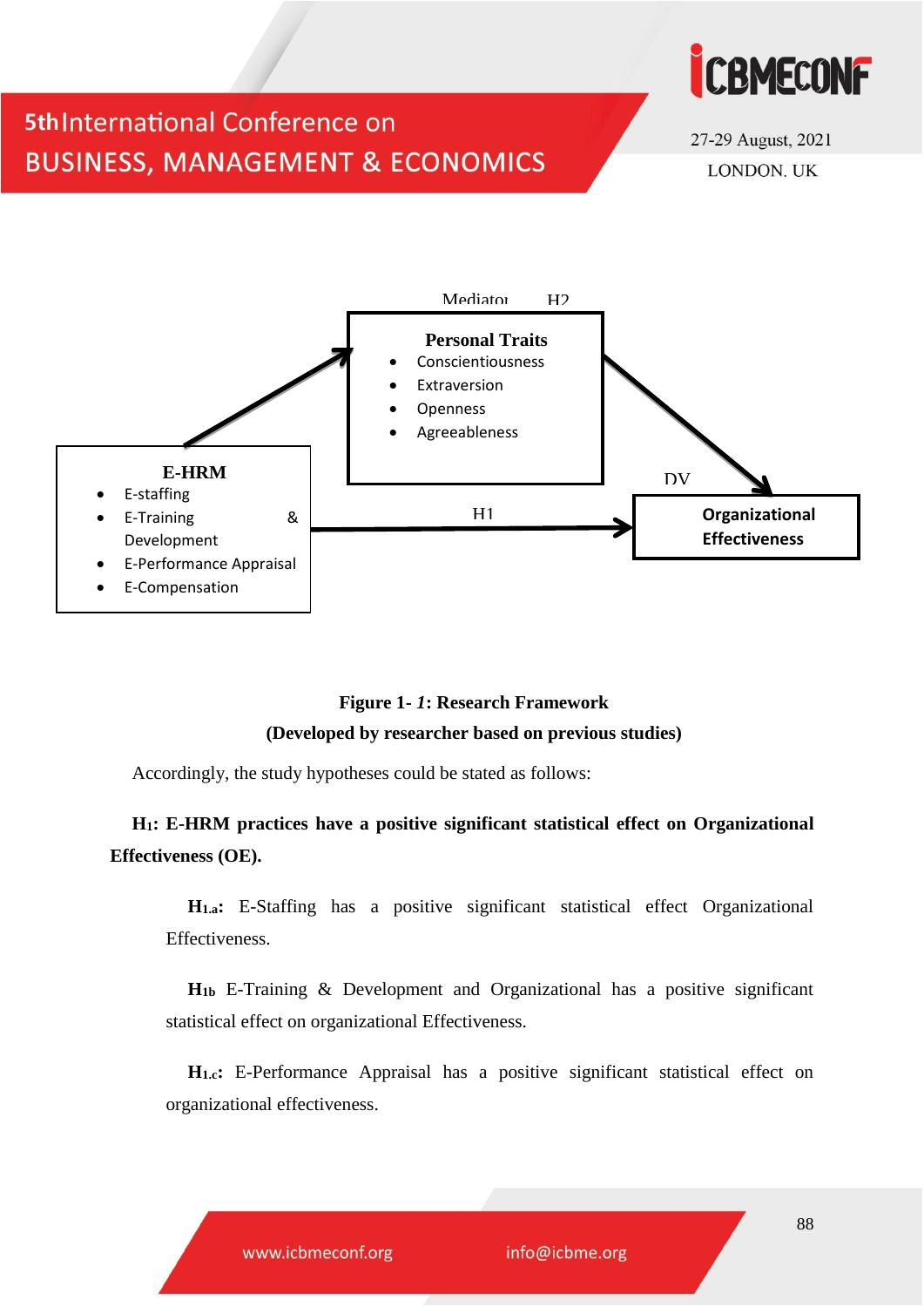

27-29 August, 2021 **LONDON. UK** 

**H1.d:** E-Compensation has a positive significant statistical effect on organizational effectiveness.

### **H2: Personal traits (PT) mediates the relationship between E-HRM and Organizational Effectiveness**

### **1.1 Methodolgy & Approach**

This study presents the results of a quantitative research being applied at a single company with the aim of determining the impact of E-HRM practices on the organizational effectiveness through the mediating effect of employee's personal traits.

The data were collected from Sewedy electronics in Egypt. Data were collected using a questionnaire administrated and applied on the study sample.

The population size of the company is 740 employees and accordingly 450 questionnaires are to be distributed randomly in the EPC Company. The questionnaires collected back were 372 and were used in the statistical analysis of the Study.

The gathering of the data was accurately to achieve the Study's objectives. The Study population were employees from different levels and from different departments in the organization.

Sample size was calculated from the following equation:

$$
n = \left(\frac{Z}{2m}\right)^2
$$

Where:

Z: Standardized value corresponding to a known significance level (e.g.  $Z = 1.96$  for significance level  $\alpha$ = 0.05).

m: Marginal error: expressed as a decimal mark (e.g. 0.04)

Using equation (1), the sample size equals:

$$
n = \frac{(1.96)^2}{(2 \times 0.04)^2} = 600
$$

The sample size can be modified in case of limited population through the following equation:

$$
{}^{n}\text{modified} = \frac{nN}{N+n-1}
$$

Where:

www.icbmeconf.org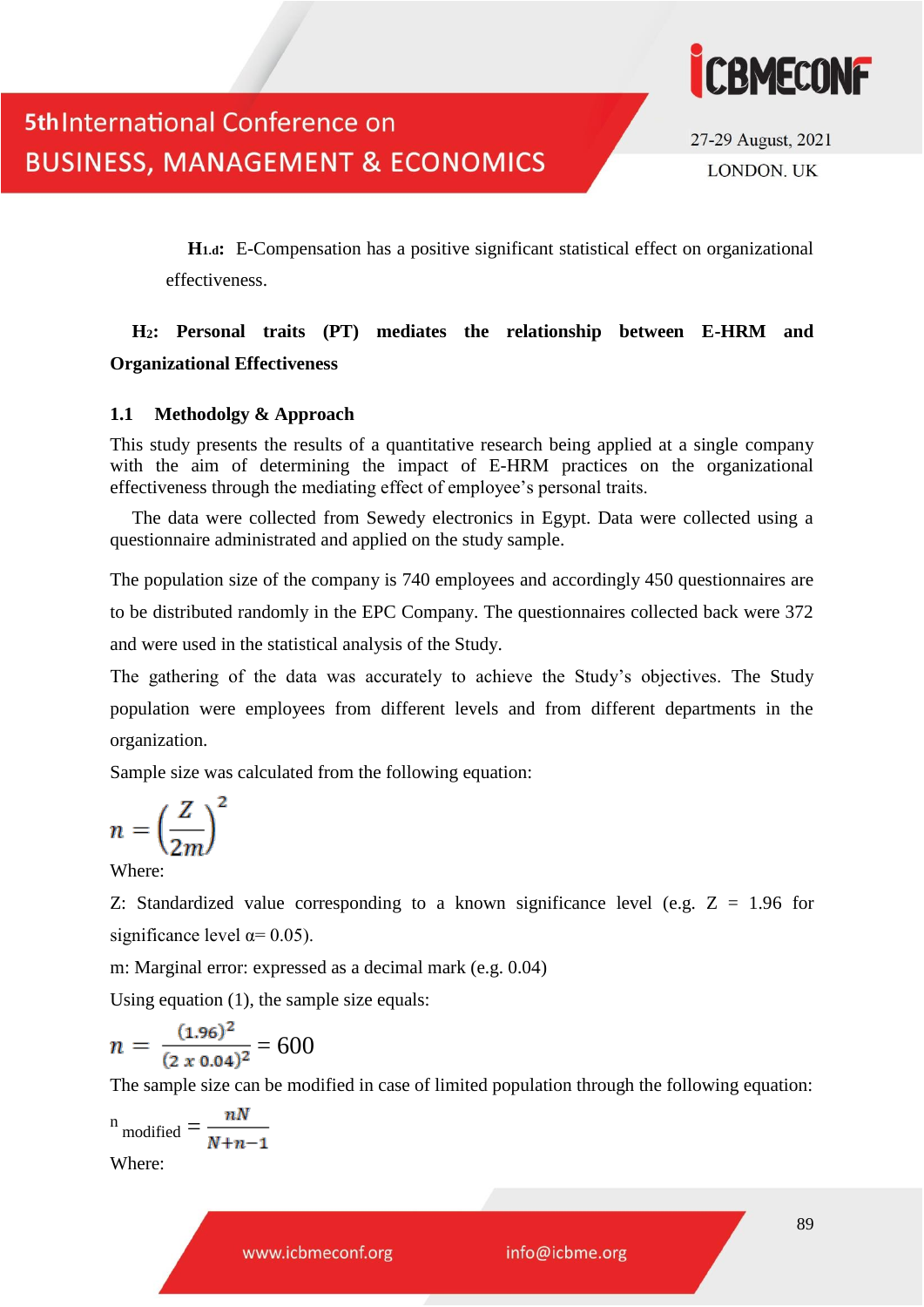

27-29 August, 2021 LONDON. UK

N: represents the population size

Using  $n = 600$  and  $N = 740$  in equation (2), we find that the modified sample size is equal to:

m modified =  $\frac{600 \times 740}{740 + 600 + 1}$  = 332

For the purpose of this study, a questionnaire has been adopted from Attalah (2016). The questionnaire was close-ended questions and respondents were asked to rank their agreement with the statements indicated through 5-Likert scale to measure the Study variables; E-HRM (E-Recruitment and E-Selection, E-Training and E-Development, E-Performance Appraisal, E-Compensation), Organization Effectiveness and Employees' Personal Traits with a second questionnaire to determine to which personal traits each employee belongs to. Respondents represent employees of an EPC Company in Egypt using the Oracle applied in the HRM system. The population size of the company is 740 employees and accordingly 450 questionnaires are to be distributed randomly in the EPC Company. The questionnaires collected back were 372 and were used in the statistical analysis of the Study.

#### **1.2 Findings/Results**

Regression analysis is a collection of statistical techniques that serve as a basis for drawing inferences about relationships among interrelated variables. Since these techniques are applicable in almost every field of study, including the social, physical and biological sciences, business and engineering, regression analysis is now perhaps the most used of all data analysis methods..

Most models will use more than one independent variable to explain the behavior of the dependent variable. The linear additive model can be extended to include any number of independent variables:

 $Yi = β0 + β1Xi1 + β2Xi2 + β3Xi3 + \cdots + βpXip + i$ 

The subscript notation has been extended to include a number on each X and  $\beta$  to identify each independent variable and its regression coefficient. There are p independent variables and, including  $\beta 0$ ,  $p = p+1$  parameters to be estimated.

In recent study the researcher used multiple linear regression to estimate the relationship between two or more independent variables and one dependent variable. (Berner,2012).The analysis results revealed the following:

www.icbmeconf.org

info@icbme.org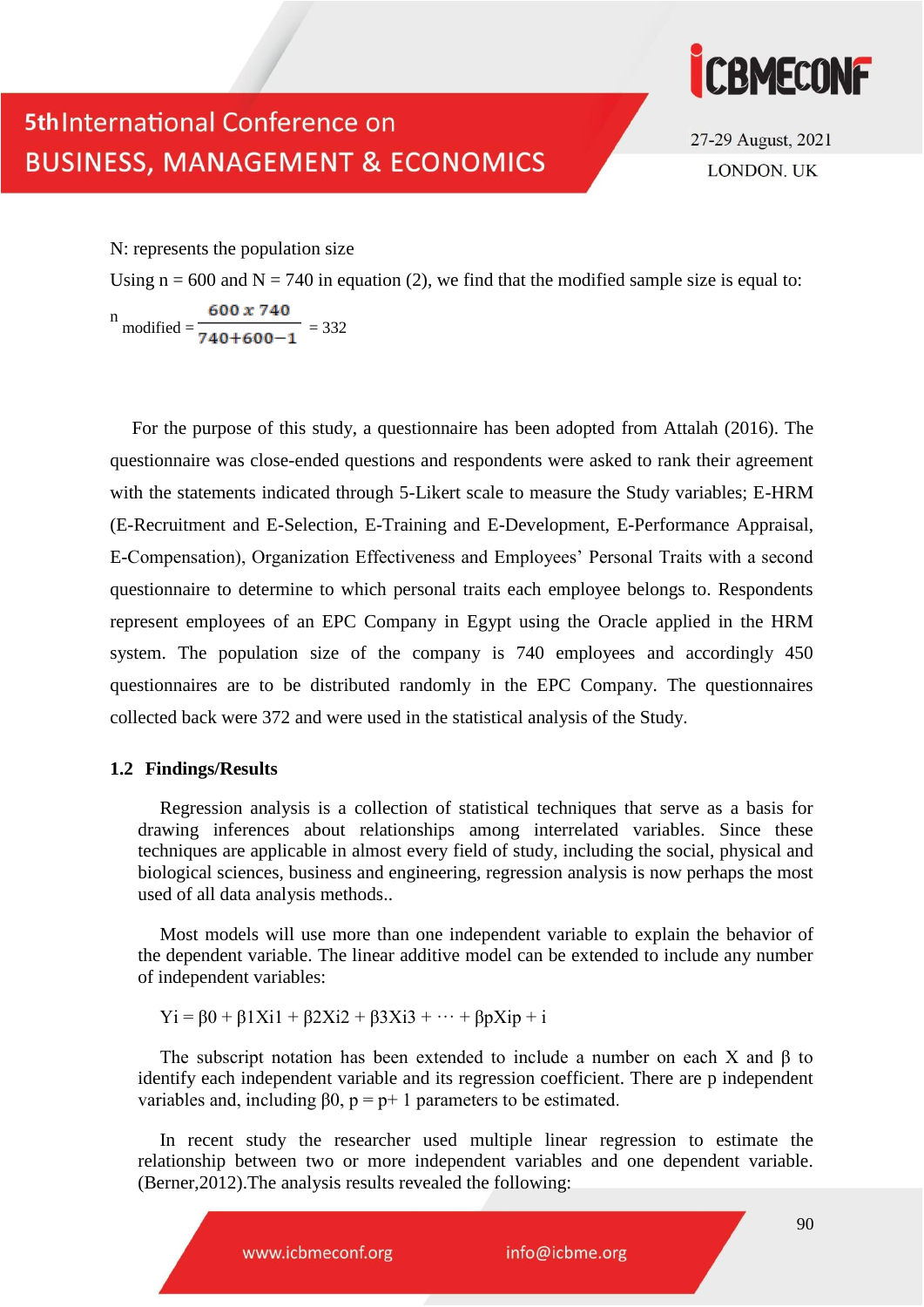

27-29 August, 2021 LONDON. UK

#### **H1: E-HRM practices have a positive significant statistical effect on Organizational Effectiveness (OE).**

To test the 1<sup>st</sup> main hypothesis, secondary hypothesizes testes by conducting regression analysis and the test results revealed the following:

**H1.a:** E-Staffing has a positive significant statistical effect Organizational Effectiveness.

| <b>Variable</b>   | $\bm{B}$ | S                  |       |
|-------------------|----------|--------------------|-------|
|                   |          | E B                |       |
| (Constant)        |          | $\boldsymbol{0}$ . |       |
|                   | 0.962    | 517                |       |
| <b>E-staffing</b> | 1.095    | 0.                 | 0.344 |
|                   |          | 155                |       |
| $\mathbb{R}^2$    | 0.119    |                    |       |
| $(2,372)$ F value | 49.791** |                    |       |

#### **Table 1-: Summary of Linear Regression for the impact of E-staffing on Organizational Effectiveness-(N=372)**

As mentioned in table (1) E-staffing have direct positive significant impact on organizational effectiveness (B=1.095<sup>\*\*\*</sup>, p-value<0.05), which reveals the acceptance of the 1<sup>st</sup> secondary hypothesis. On the other hand, the R square is 0.119, which means that E-staffing explains 11.9%of the variation in organizational effectiveness.

**H1b**: E-Training & Development has a positive significant statistical effect on organizational Effectiveness.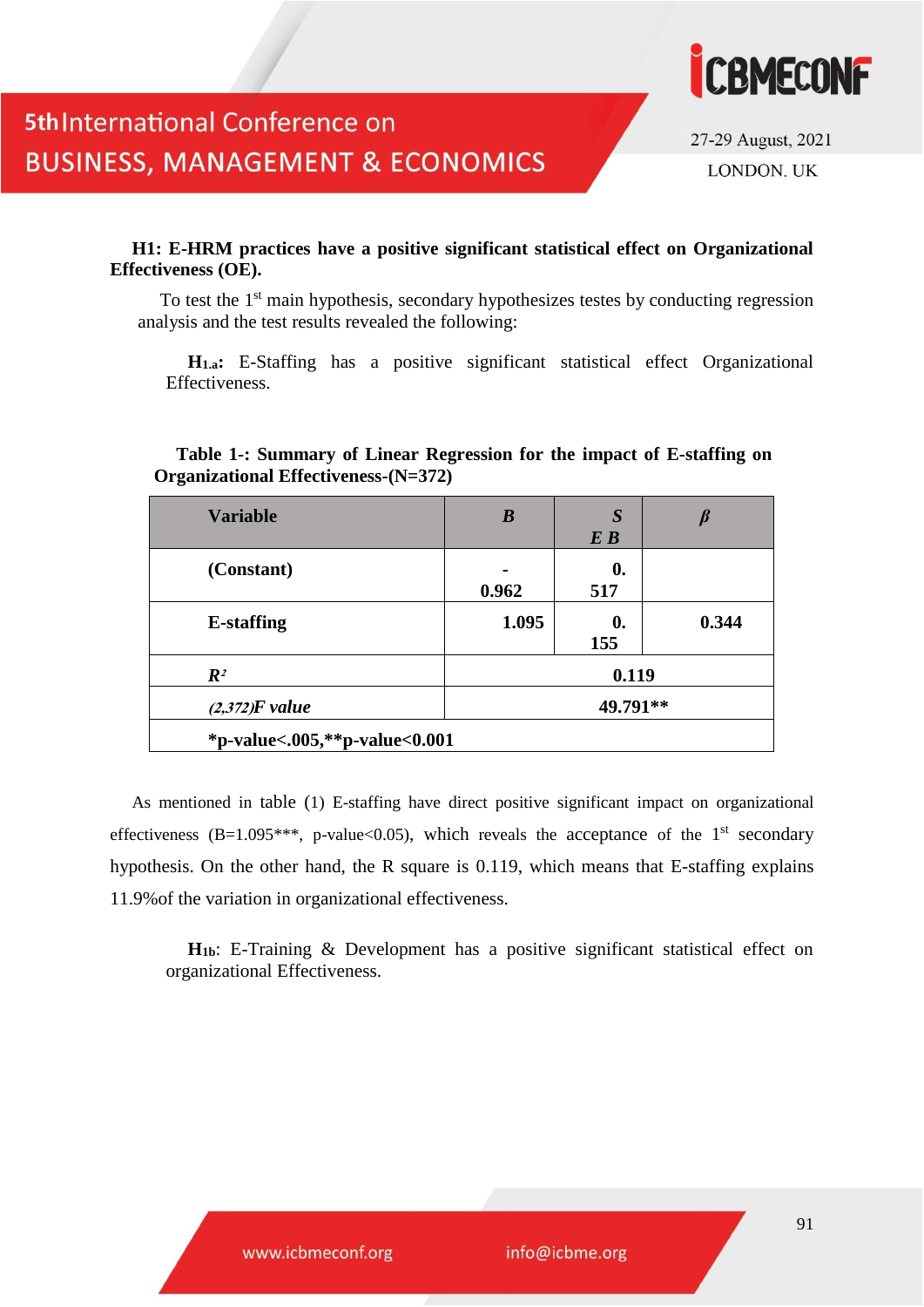

27-29 August, 2021 LONDON. UK

| <b>Variable</b>                     | B         | <b>SE</b><br>B | β     |
|-------------------------------------|-----------|----------------|-------|
| (Constant)                          | 0.<br>601 | 0.21<br>9      |       |
| <b>E-training &amp; development</b> | 0.<br>878 | 0.09           | 0.449 |
| R <sub>2</sub>                      | 0.202     |                |       |
| Fvalue(1,372)                       | 93.639**  |                |       |
| *p-value<.005,**p-value<0.001       |           |                |       |

#### **Table 2: Summary of Linear Regression for the impact of E- Training & Development on Organizational Effectiveness-(N=372)**

As mentioned in table (2) E- training & development have a direct positive significant impact on organizational effectiveness (B=0.878\*\*\*, p-value<0.05), which reveals the acceptance of the  $2<sup>nd</sup>$ secondary hypothesis. On the other hand, the R square is 0.202, which means that E- training & development explains 20.2 %of the variation in organizational effectiveness.

**H1.c:** E-Performance Appraisal has a positive significant statistical effect on organizational effectiveness.

As mentioned in table (3) E- performance appraisal have a direct positive significant impact on organizational effectiveness (B=1.294\*\*\*, p-value<0.05), which reveals the acceptance of the  $3^{rd}$ secondary hypothesis. On the other hand, the R square is 0.551, which means that Eperformance appraisal explains 55.1 %of the variation in organizational effectiveness.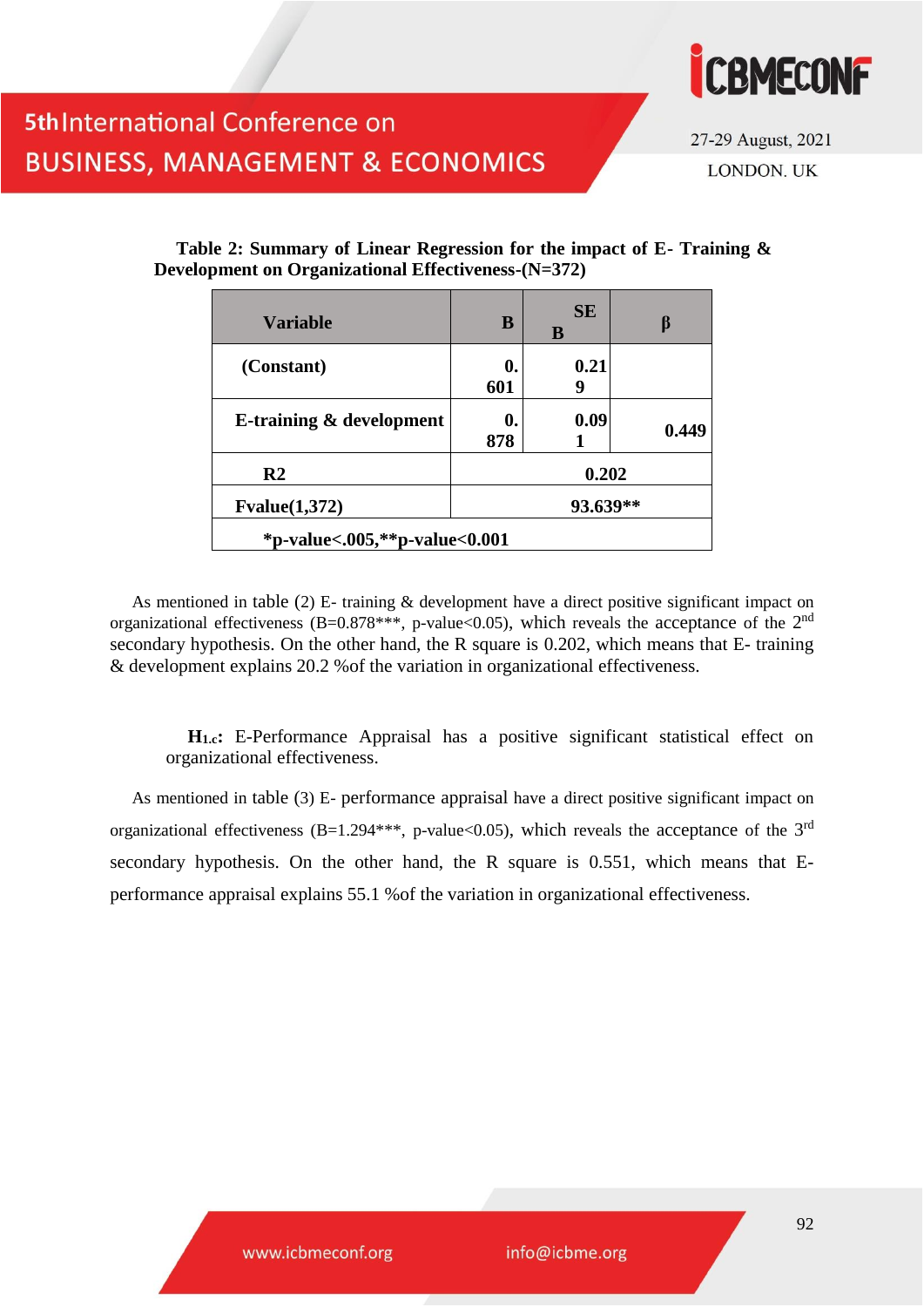

27-29 August, 2021 LONDON. UK

|                    | <b>Variable</b>               | B     | <b>SE</b><br>B |           |
|--------------------|-------------------------------|-------|----------------|-----------|
| <b>Table</b><br>3: | (Constant)                    | 0.518 | 0.1<br>53      |           |
|                    | E-performance<br>appraisal    | 1.294 | 0.0<br>61      | 0.7<br>42 |
|                    | R <sub>2</sub>                |       | 0.551          |           |
|                    | F value $(1,372)$             |       | 453.987**      |           |
|                    | *p-value<.005,**p-value<0.001 |       |                |           |

**Summary of Linear Regression for the impact of E- performance appraisal on Organizational Effectiveness-(N=372)**

**H1.d:** E-Compensation has a positive significant statistical effect on organizational effectiveness.

As mentioned in table (4) E-Compensation has a direct positive significant impact on organizational effectiveness (B=1.283\*\*\*, p-value<0.05), which reveals the acceptance of the 4<sup>th</sup> secondary hypothesis. On the other hand, the R square is 0.84, which means that E-Compensation explains 84%of the variation in organizational effectiveness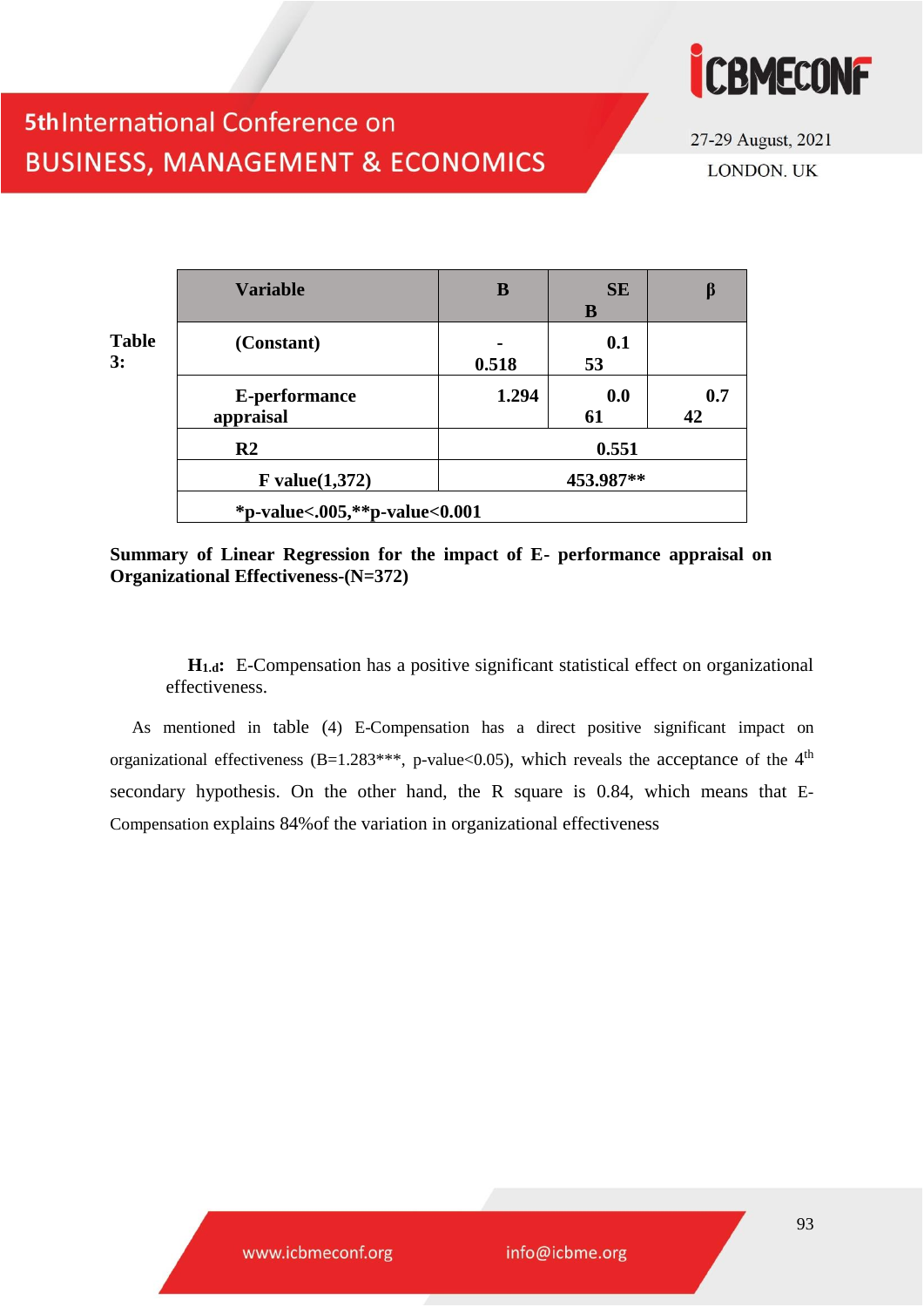

27-29 August, 2021 LONDON. UK

| <b>Variable</b>               | B          | S<br>E B            |     |
|-------------------------------|------------|---------------------|-----|
| (Constant)                    | 0.518      | $\mathbf{0}$<br>153 |     |
| <b>E-compensation</b>         | 1.2<br>83  | 0.<br>061           | 742 |
| R <sub>2</sub>                | 0.84       |                     |     |
| F value $(1,372)$             | 1295.508** |                     |     |
| *p-value<.005,**p-value<0.001 |            |                     |     |

**Table 4: Summary of Linear Regression for the impact of E-Compensation on Organizational Effectiveness-(N=372)**

In the recent study the researcher used stepwise regression analysis Stepwise regression is a semi-automated process of building a model by successively adding or removing variables based solely on the t-statistics of their estimated coefficients. Properly used, the stepwise regression option in all state packages) puts more power and information at your fingertips than does the ordinary multiple regression option, and it is especially useful for sifting through large numbers of potential independent variables and/or fine-tuning a model by poking variables in or out. Improperly used, it may converge on a poor model while giving you a false sense of security. It's like doing carpentry with a chain saw: you can get a lot of work done quickly, but it leaves rough edges and you may end up cutting off your own foot if you don't read the instructions, remain sober, engage your brain, and keep a firm grip on the controls. It is not a tool for beginners or a substitute for education and experience.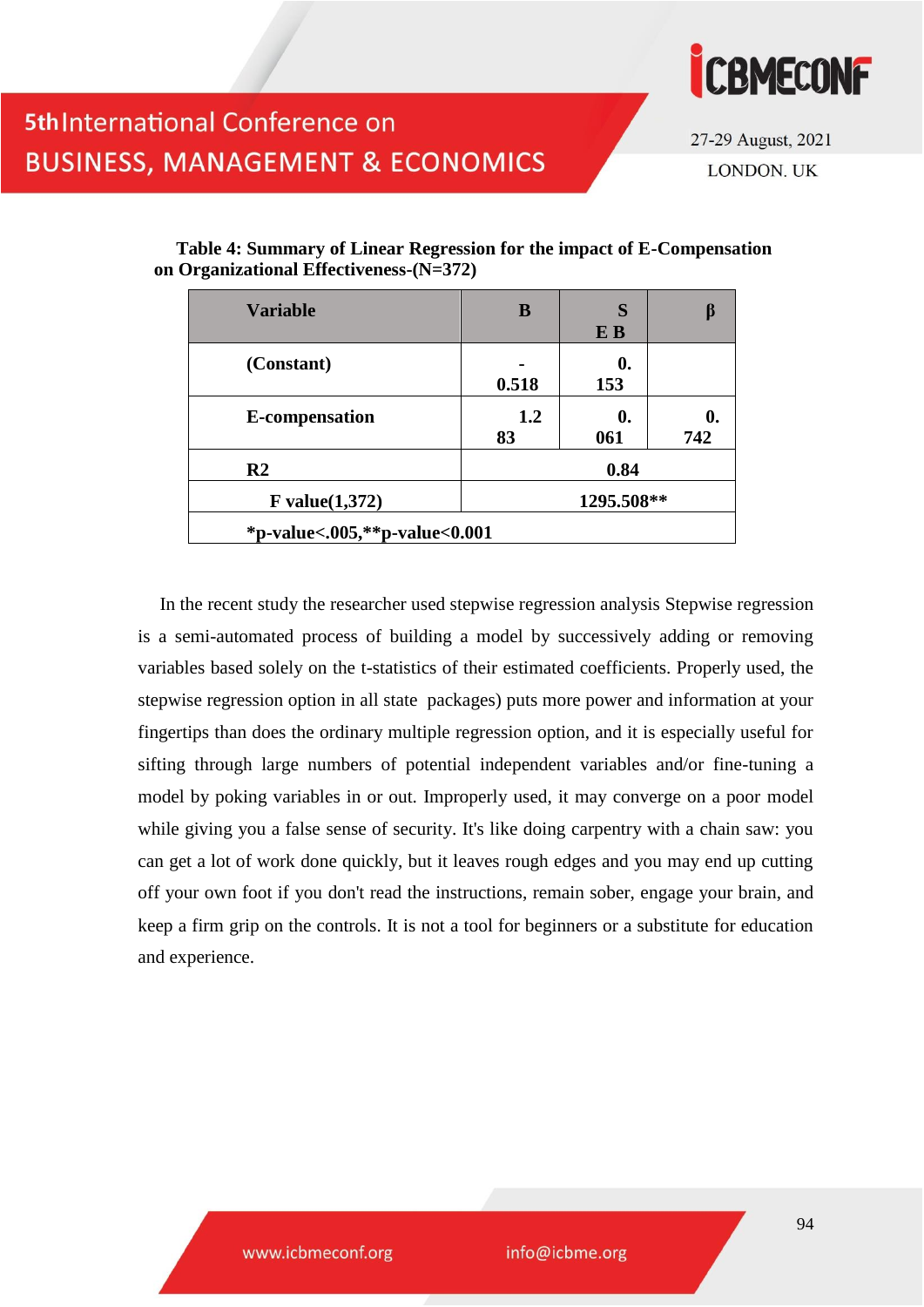

27-29 August, 2021 LONDON. UK

| <b>Variable</b>                   | B                | <b>SEB</b> |                 |
|-----------------------------------|------------------|------------|-----------------|
| <b>Constant</b>                   | $\cdot$ .2<br>05 | 0.09       |                 |
| ${\bf E}$<br><b>Compensation</b>  | 1.<br>515        | 0.056      | $.160-$         |
| ${\bf E}$<br><b>Performance</b>   | .3<br>35         | 0.07       | $\Omega$<br>122 |
| R <sub>2</sub>                    | 0.849            |            |                 |
| $F$ value $(1,372)$               | 1040.921**       |            |                 |
| *p-value < .005,**p-value < 0.001 |                  |            |                 |

**Table 5: Summary of Stepwise Regression for E-HRM practices predicting the variation in Organizational Effectiveness-(N=372)**

As mentioned in table (5) a significant regression equation was found  $(f(1,372))$ = 1040.921,p<0.01,with R2 of 84.9% ,the results revealed that only : E\_ Compensation  $(B=1.515^*$ , p-value<0.05) & E\_ Performance appraisal  $(B=.335,p$ -value<0.05) positively affects the organizational performance (OP),while other practices neglected , the regression equation can be presented as follows:

### **OP =.205+1.515(E\_ Compensation( - .335 (E\_ Performance)**

#### **H2: Personal traits (PT) mediates the relationship between E-HRM and Organizational Effectiveness**

As mentioned in Table (6) the results indicates that there is a direct significant effect of the E-HRM on organizational performance  $(B = -0.967, 95\% \text{ C.I. } (-1.197, -0.764), p-value = 0.003$ , also the indirect effect of the E-HRM through personal traits (PT) was significant (B= .022 ,95% C.I.( .001, .035 ),p-vale=.045, therefore the personal traits partially mediates the relationship between the E-HRM and organizational performance, which leads to accept the 3rd hypothesis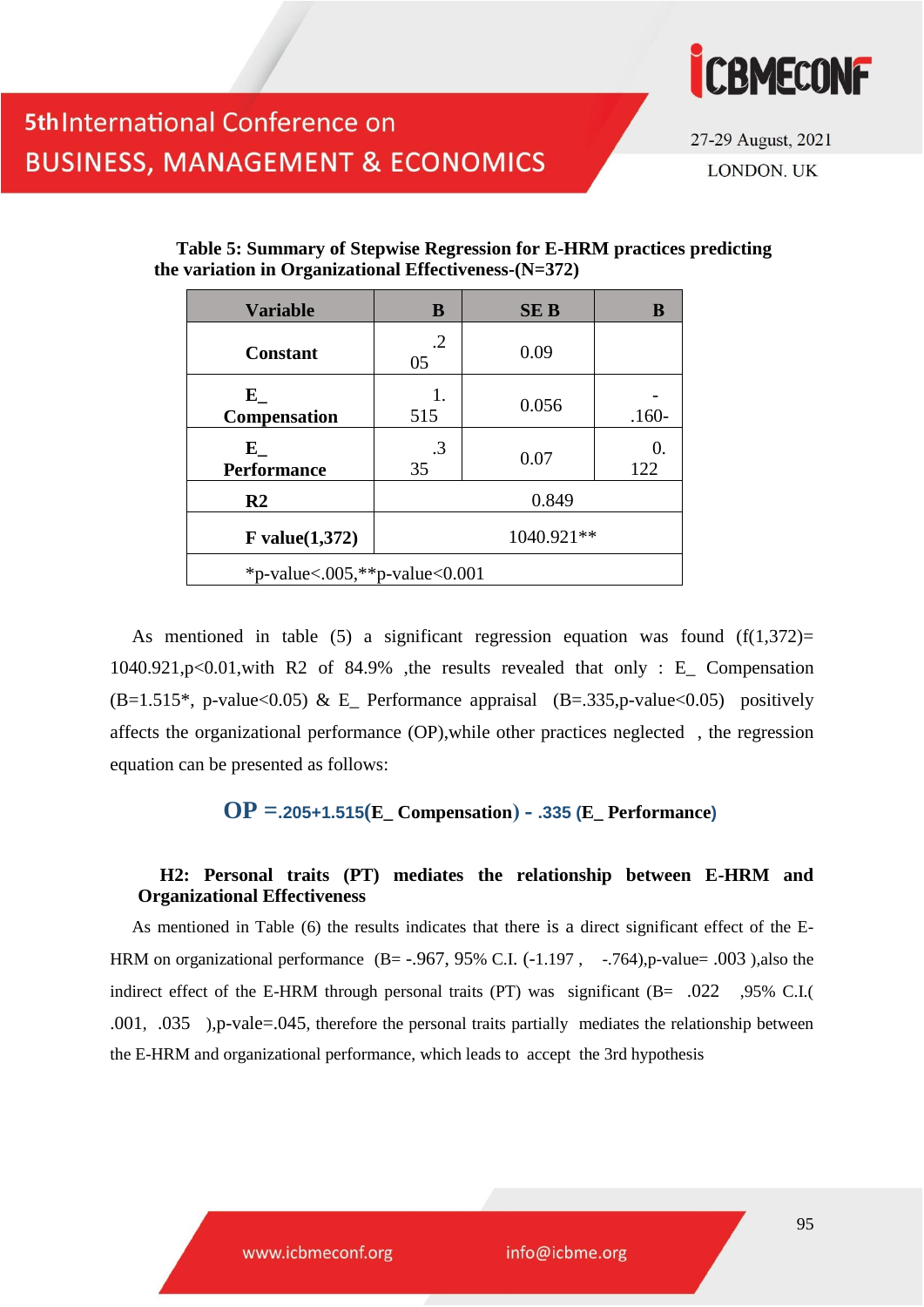

27-29 August, 2021 LONDON. UK

| <b>Indices</b>                 | Suitable range | <b>Model measurement</b> |
|--------------------------------|----------------|--------------------------|
| $\chi^2$                       | 0              | 1.571                    |
| <b>Degree</b><br>of<br>freedom | 0 or more      | 4                        |
| <b>GFI</b>                     | .95 or more    | .999                     |
| <b>AGFI</b>                    | .95 or more    | .988                     |
| <b>CFI</b>                     | .90 or more    |                          |
| <b>RMSEA</b>                   | 0.08 or less   | .000                     |

**Table 6: The Model Fit Indices for the effect of Research variables on Intention to Leave**

Table 7 shows the goodness of fit **(GFI)** indices for the path analysis model, Chi square value are equal to zero, denoting that the model was completely fitted. Besides, goodness of fit index were equal to 1, which implies a good model.

. On the other hand, the root mean square error of approximation (**RMSEA**) was much higher than the suitable range; however, this difference was not statistically significant due to the insignificance of P close. Therefore, the overall model was considered as good.

The path analysis model conducted for the effect of Researchvariables on organizational performance is illustrated in Figure 4-2.



**Figure 2: the structural equation modeling of the research mode**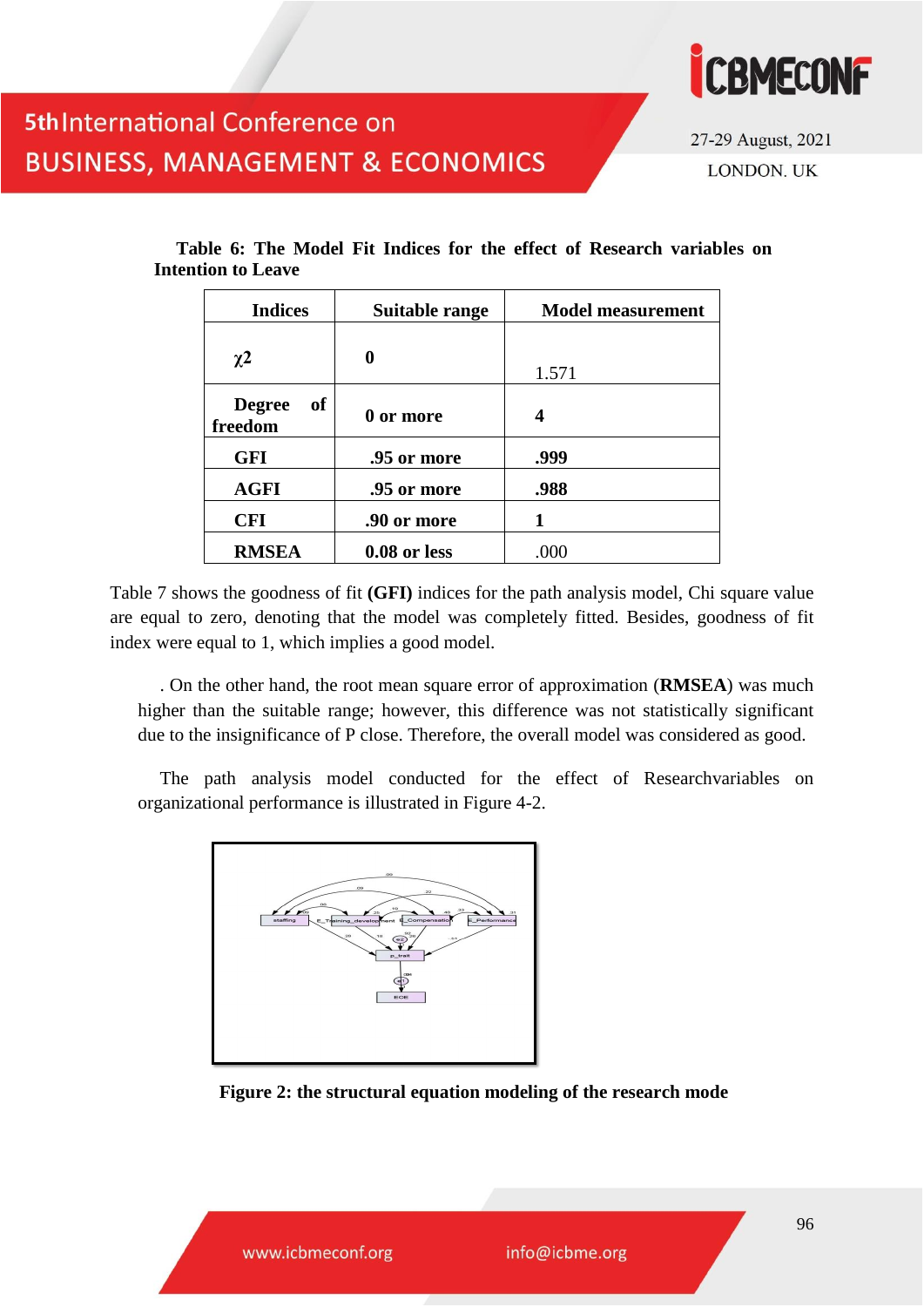



27-29 August, 2021 LONDON. UK

### **Conclusion**

The study results revealed that the electronic human resources management (E-HRM) have a direct positive effect on EPC company organizational effectiveness. The recent results agreed with the previous studies results.

Also the results revealed that the most powerful E-HRM practices predicting the change in organizational effectiveness were: E-performance appraisal and Ecompensation .This result may be due to the Egyptian culture of work environment which concern about the salaries and benefits.

.The study results analysis revealed the existence of the mediation effect of employee's personal traits between E-HRM & organizational effectiveness.

**Scientific Contribution:** This research is a further contribution to the EPC sector, since there have been lots of researches that studied E-HRM and Organizational Effectiveness did not study it through Employees' Personal Traits in Egypt. Therefore, the current research fills the gap and enhances the literature by testing these variables in the Egyptian context in particular to see if it would have the same results and findings and then comes up with a conclusion.

**Practical Contribution:** This research has contributed practically to explore and identify the effect of Electronic Human Resources Management (E-HRM) on Organizational Effectiveness through Employees' Personal Traits to support the EPC sector in Egypt. Using E-HRM would provide the private AND PUBLIC sector investor with an enhanced program to enhance the work environment needed.

The Study discusses the effect of applying new technology which is Electronic Human Resource Management (E-HRM) on Organizational Effectiveness through Employees' Personal Traits, while the independent variable is the Electronic Human Resource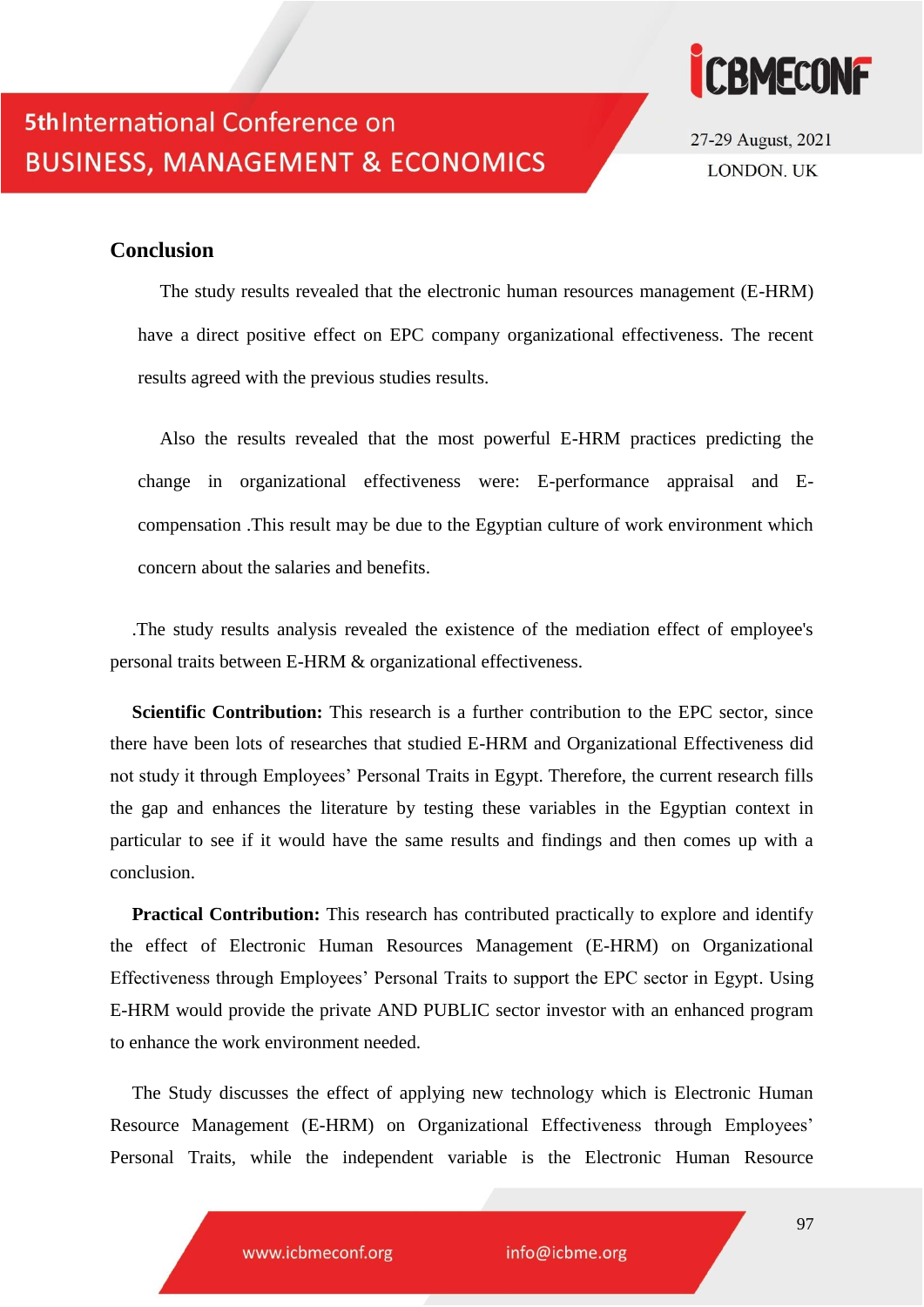

27-29 August, 2021 **LONDON, UK** 

Management (E-HRM) taking Employees' Personal Traits as a moderator. Other Studies should develop this framework to include other factors that might affect the model and could adopt it in other circumstances and compare the results.

The basic expectations are that the use of Electronic Human Resource Management (E-HRM) will reduce costs, enhance the organizational effectiveness, improve the level of HRM service and give the HR department room to become a strategic important partner. Also, the organization managers and decision makers should give great attention to new technologies and applying Electronic Human Resource Management (E-HRM). The current Study examines that expectations throughout the study.

As all researches, this research has several limitations through the study handled. First, the researcher collected the data from one company in Egypt. It is suggested to collect data from companies within the same field and compare the results and determine if the impact of the different variables are going to be similar or does it reflect all company within the sector. Second limitation for this research not having a comparative study among the same field in other countries that have used the same variables in their researches. Also the recent study focused only on the 4 personal traits ,the future research should be directed toward examining the five personal traits.